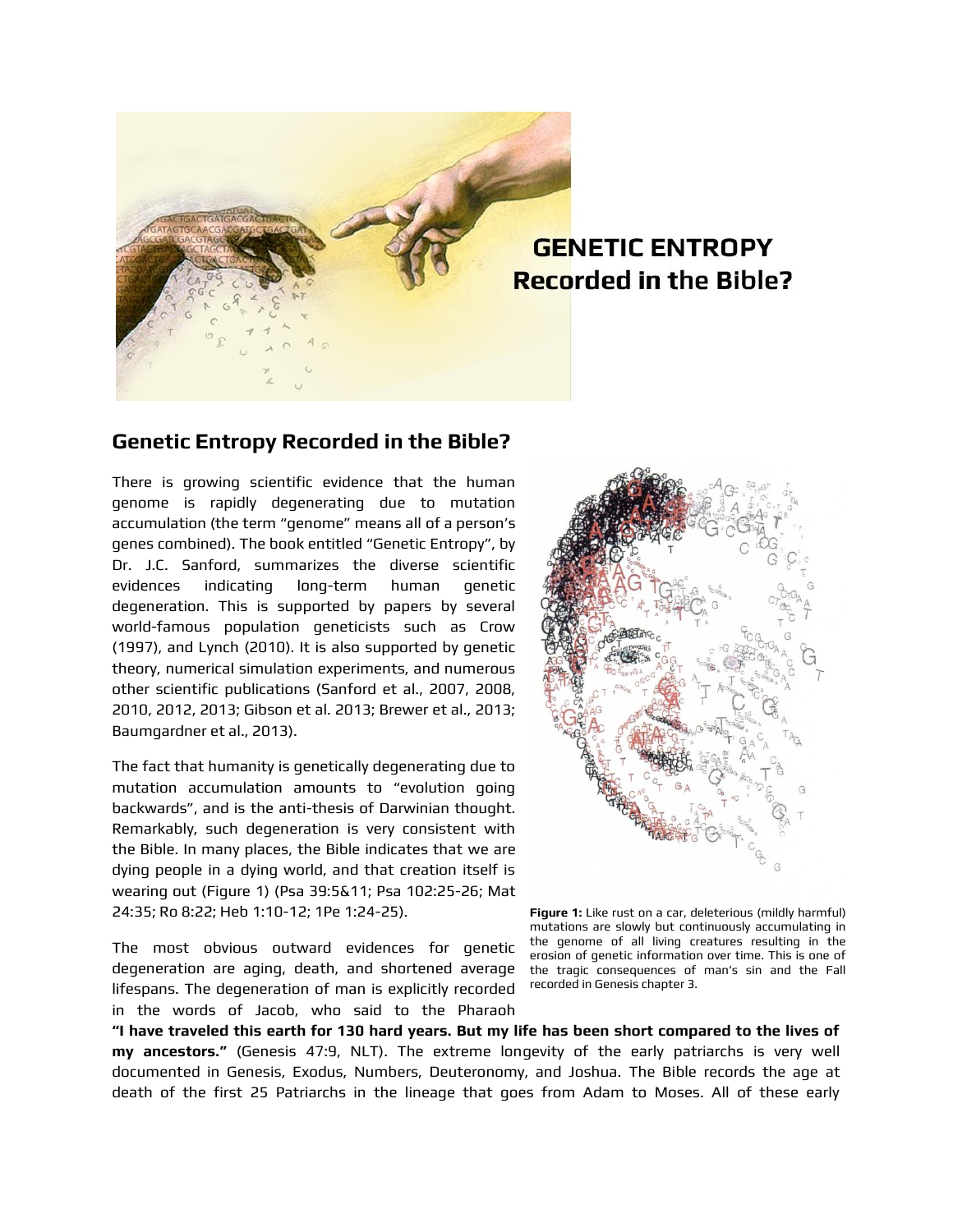Patriarchs lived to be extremely old. This was also true of their Biblical contemporaries, such as Ishmael, who lived at the same time. Likewise, we can infer that Cain was extremely long-lived, since he established a city that was populated by his offspring (Gen 4:17). So extreme longevity was not unique to any single family lineage but was probably characteristic of all of humanity at that time.

We do not normally think of the Bible as a source of scientific data. However, the recorded ages of the Patriarchs do in fact constitute real data, which can be analyzed scientifically. Numerous scholars have done this (Holladay and Watt, 2001). We likewise have done this – going a bit further than previous analyses (Table 1). The results are fascinating, and have incredible implications.

| <b>Patriarch</b> | Father's Age - Begat Son Biblical Reference |                   | Patriarch's Age at Death Biblical Reference |                      |
|------------------|---------------------------------------------|-------------------|---------------------------------------------|----------------------|
| Adam             | N/A                                         | N/A               | 930                                         | <b>Gen 5:5</b>       |
| Seth             | 130                                         | Gen 5:3           | 912                                         | <b>Gen 5:8</b>       |
| Enos             | 105                                         | Gen 5:6           | 905                                         | Gen 5:11             |
| Cainan           | 90                                          | Gen 5:9           | 910                                         | Gen 5:14             |
| Mahalalel        | 70                                          | Gen 5:12          | 895                                         | Gen 5:17             |
| Jared            | 65                                          | Gen 5:15          | 962                                         | Gen 5:20             |
| Enoch            | 162                                         | Gen 5:18          | 365                                         | Gen 5:23             |
| Methuselah       | 65                                          | Gen 5:21          | 969                                         | Gen 5:27             |
| Lamech           | 187                                         | Gen 5:25          | 777                                         | Gen 5:31             |
| Noah             | 182                                         | Gen 5:28          | 950                                         | Gen 9:29             |
| Shem             | 502                                         | Gen 7:11-11:10    | 600                                         | Gen 11:10,11         |
| Arphaxad         | 100                                         | Gen 11:10         | 438                                         | Gen 11:12,13         |
| Salah            | 35                                          | Gen 11:12         | 433                                         | Gen 11:14,15         |
| Eber             | 30                                          | Gen 11:14         | 464                                         | Gen 11:16,17         |
| Peleg            | 34                                          | Gen 11:16         | 239                                         | Gen 11:18,19         |
| Reu              | 30                                          | Gen 11:18         | 239                                         | Gen 11:20,21         |
| Serug            | 32                                          | Gen 11:20         | 230                                         | Gen 11:22,23         |
| Nahor            | 30                                          | Gen 11:22         | 148                                         | Gen 11:24,25         |
| Terah            | 29                                          | Gen 11:24         | 205                                         | Gen 11:32            |
| Abram            | 130                                         | Gen 11:32-12:4    | 175                                         | Gen 25:7             |
| Sarah            | 140                                         | Genesis 17:17     | 127                                         | Gen 23:1             |
| Ishmael          | 86                                          | Gen 16:16         | 137                                         | Gen 25:17            |
| Isaac            | 100                                         | Gen 21:5          | 180                                         | Gen 35:28            |
| Jacob            | 60                                          | Gen 25:26         | 147                                         | Gen 47:28            |
| Joseph           | 91                                          | Gen 47:9,41:46,53 | 110                                         | Gen 50:26            |
|                  |                                             | & Gen 45:6        |                                             |                      |
| Levi             | ---                                         | Gen 29:32-34      | 137                                         | Ex 6:16              |
| Kohath           | $---$                                       | $---$             | 133                                         | Ex 6:18              |
| Amram            | $---$                                       | ---               | 137                                         | Ex 6:20              |
| Aaron            | ---                                         | ---               | 123                                         | Num 33:39            |
| Moses            | ---                                         | $---$             | 120                                         | Deu 34:7             |
| Joshua           | ---                                         | $---$             | 110                                         | Josh 24:29           |
| David            | ---                                         | $---$             | 70                                          | II Sam 5:4, 1 Ki 6:1 |
| Roman Average*   | ---                                         | N/A               | 45                                          | N/A                  |

**Table 1:** This table is based upon the Masoretic text.

\*The average life expectancy during the time of the Roman Empire was 45 years of age (see figure 2 caption).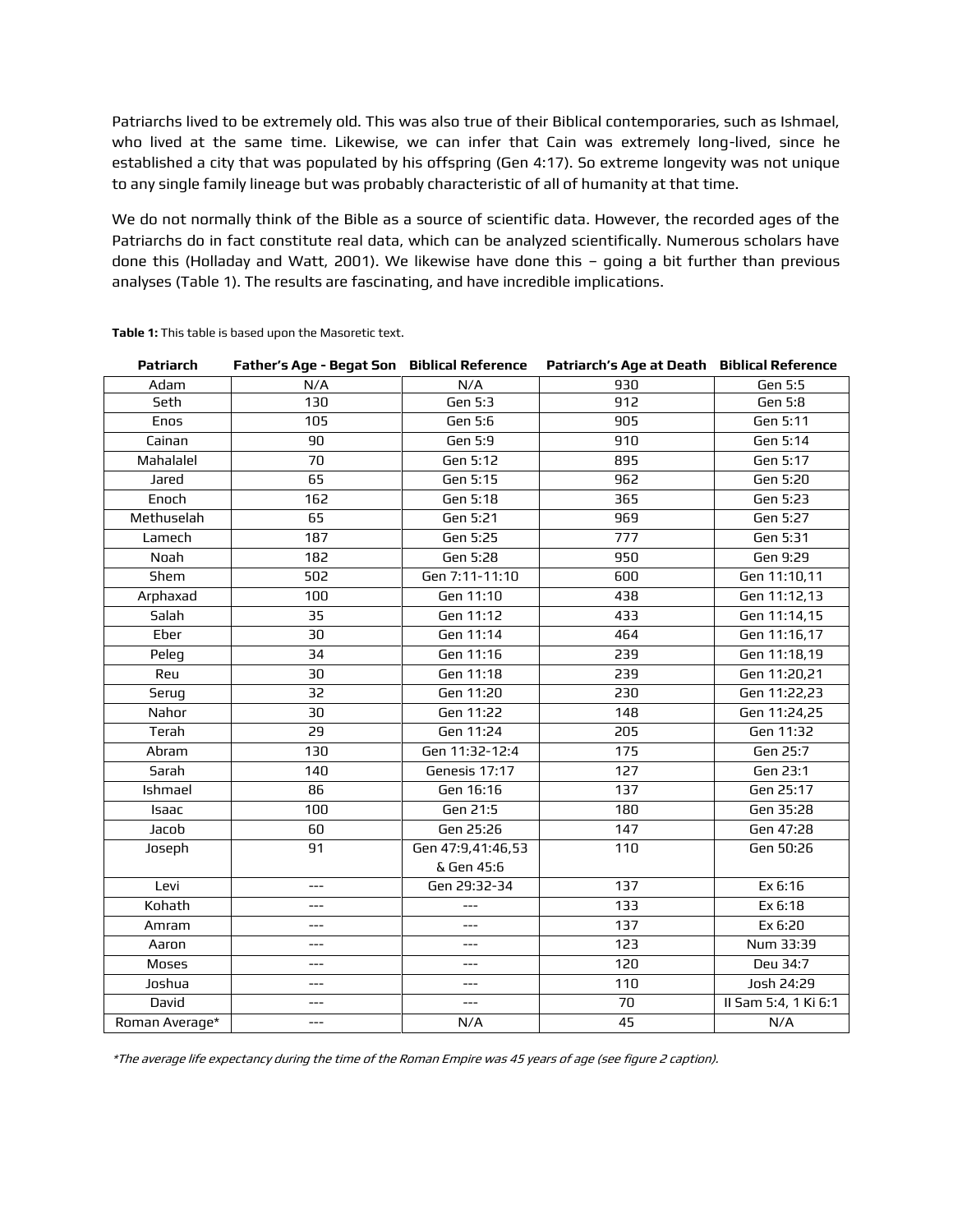If we plot the first 10 generations from Adam to Noah, we see that most of the Patriarchs lived to be over 900 years old. Longevity was stable in that period, and the trend-line is nearly flat (Figure 2). During this part of history, the only exception was Enoch – who was "taken up to heaven without dying" (Gen 5:24; Heb 11:5), when he was still relatively young (365 years old). In modern times, most people are not able (or willing) to believe that people could have ever lived to be so old. Therefore, many Christians simply dismiss these records as mythology. However, the next part of the data is not so easily dismissed…



## **Lifespans from Adam to Noah**

**Figure 2:** The lifespan of first ten generations, from Adam to Noah (excluding Enoch - the 7th generation). Enoch was excluded because he did not die but was translated to heaven at age 365 (Gen 5:24; Heb 11:5). The trend-line is nearly flat showing that life expectancy during this time was nearly stable, with most of these patriarchs living to be over 900 years. This may suggest a very low mutation rate during this period. The actual Patriarchs and their ages are shown in table 1.

If we plot the lifespan of Noah and his descendants, we see an amazingly smooth transition, continuously going to shorter and shorter lifespans (figure 3). This decline in lifespan began at the time of the Biblical Flood. This is seen in all three of the primary translations of the Old Testament. There are some variations in the data, depending on the translation (Masoretic, Septuagint, or Samaritan). However, these differences do not fundamentally change the shape of the downward curve. What does this data tell us?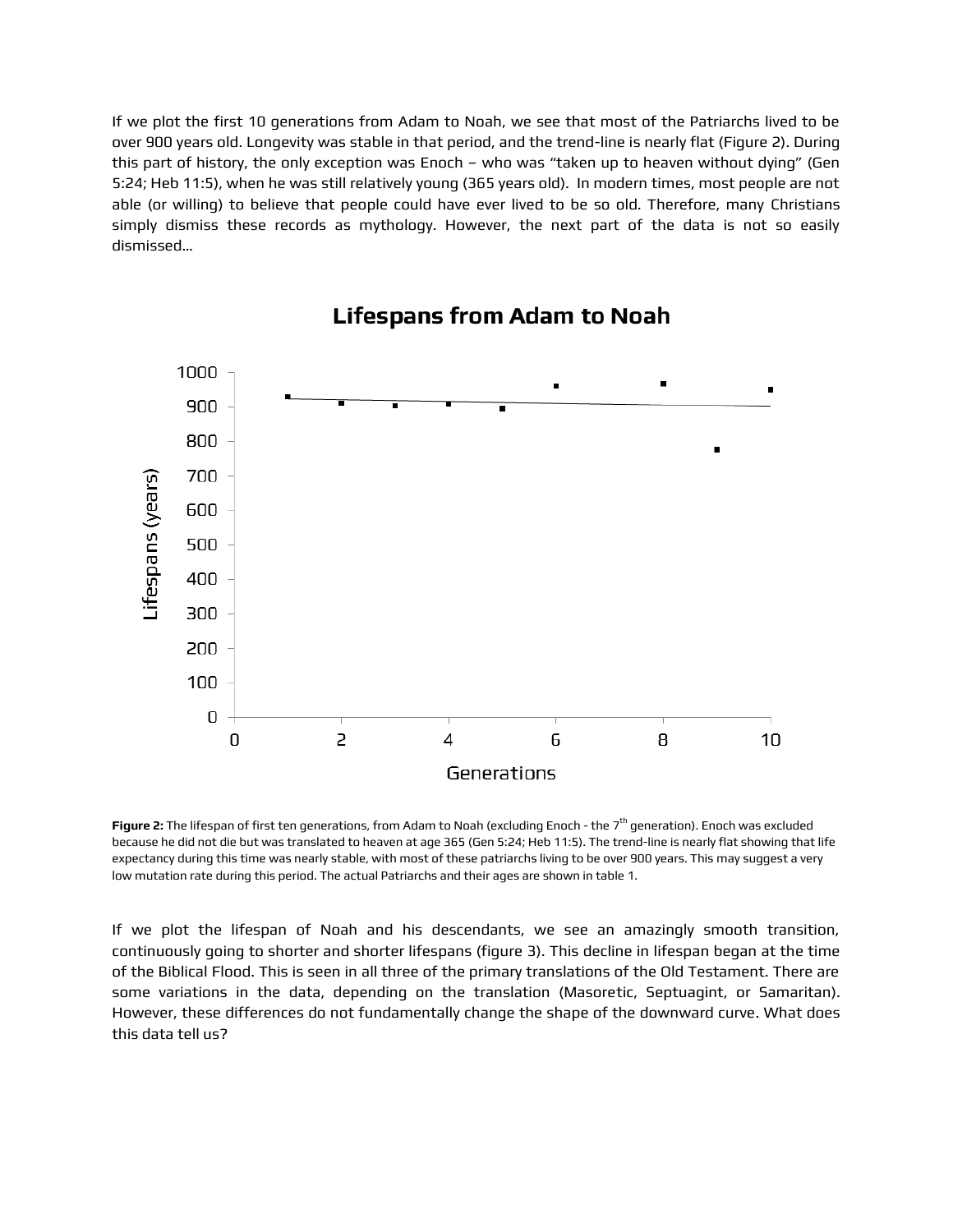

### **Declining Lifespans of Noah and His Descendants**

**Figure 3:** The lifespans of the Noah and his descendants, based upon the Masoretic text. As can be seen, at the time of the Flood lifespans began to plummet, but in a very systematic way. See table 1 to learn the specific Patriarchs and their ages. The last data point shown is the average life expectancy (45 years) during the time of the Roman Empire (see http://en.wikipedia.org/wiki/Life\_expectancy). This statistic excludes childhood deaths before age 10. From Roman times until recent advances in nutrition and medicine, human life expectancy has hovered in this range of 30-50 years (depending on variables such as childhood mortality). Note: The ages at death for Sarah, Ishmael, Levi, and Aaron were included in the scatterplot. However, since these individuals were in the same generation as Abram, Isaac, Joseph, and Moses respectively, they confounded the calculation of the trendline, and so were not included in the trendline calculation.

The plot shown in figure 3 is telling us that the *Biblical data itself is real*. The data is coherent and internally consistent in a way that could never happen by chance. This is in spite of the fact that the data was drawn from various books of the Bible which were written by different authors in different timeframes. Anyone who has studied biological data can see how very "tight" the data is – meaning the data points diverge very little from the trendline. The smooth curve is shaped according to the specific formula shown (y = 1064.7x<sup>-.766</sup>). The R<sup>2</sup> statistic given above each plot is the called the *coefficient of* determination, which tells us how well the data can be explained by the simple mathematical formula. The value seen for the Masoretic text (R<sup>2</sup> = .96) is extremely high – meaning that the shape of the trendline (the smooth curve) explains 96% of the variation in the lifespan data. Another way to say this is that the lifespans are declining in a very mathematically precise manner. There are only two ways this might have happened, as given below.

The first explanation would be that the mathematical nature of the decline arose because all these data points, scattered in various books of the Old Testament, were fabricated by a sophisticated and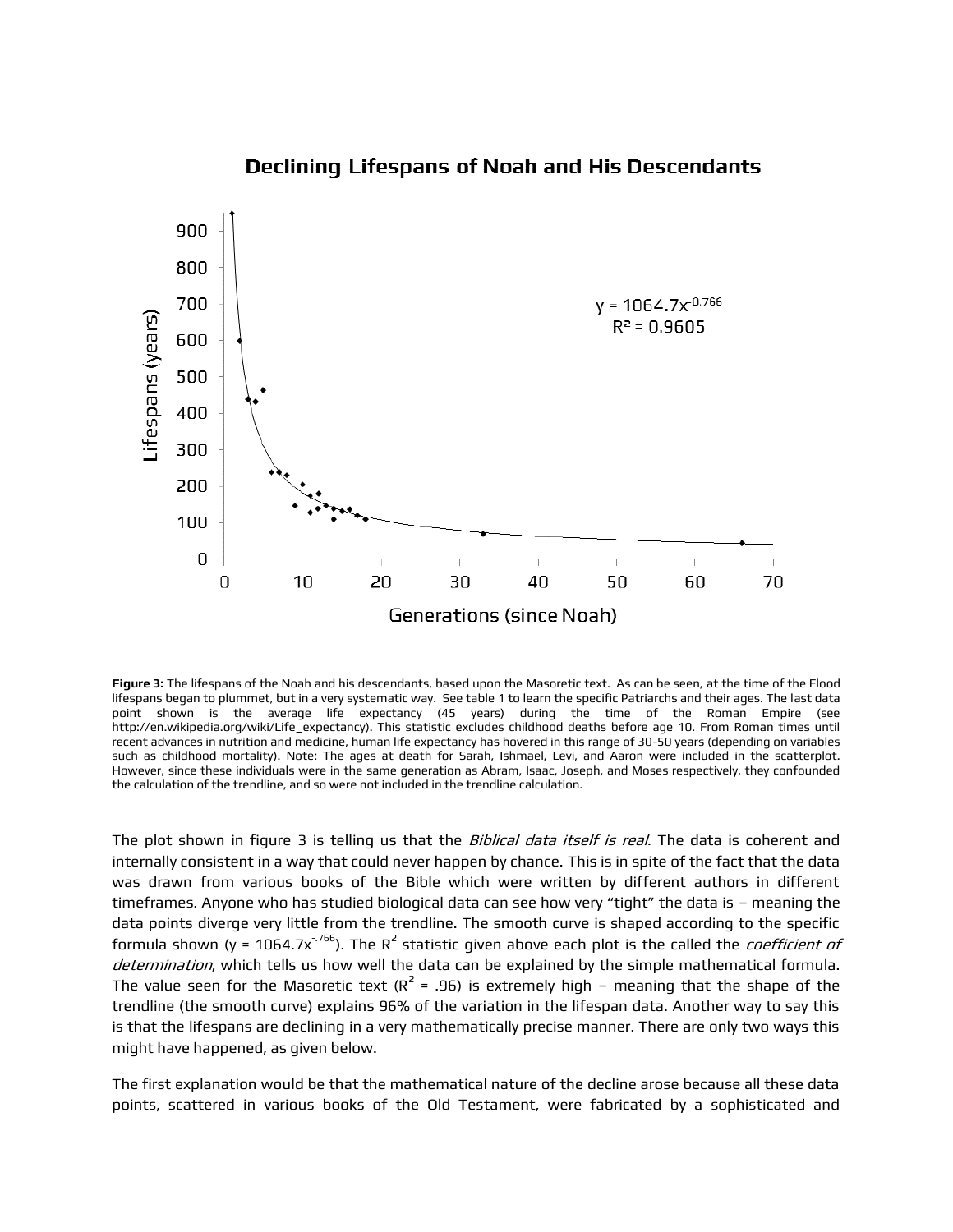scheming single author. That author would have to have been a skilled mathematician. Moreover, he or she would need to be driven by the malevolent ambition of deceiving the world into believing that, since the time of Noah, human fitness has been undergoing a very dramatic and very specific exponential decay process.

The second explanation would be that the mathematical nature of the declining lifespans arose because the Biblical accounts are true, and are actually faithfully recording the historical unfolding of some fundamental natural degenerative process.

We rationally must reject the absurd idea that any mathematician could have fabricated so many parts of the Old Testament, just so he could fool the world into believing that this very particular pattern of degeneration happened. If the Old Testament was written to deceive everyone, why would the perpetrator fabricate such hard-to-believe data about people who lived to such great ages? How would that be convincing to anyone? Without the modern ability to analyze this type of data, and without any knowledge of genetic mutations, the decay curve (only seen when the data is plotted), would mean nothing to any of the early readers of the Bible. This forces us to accept the alternative explanation (as remarkable as it may seem), that the reported decline of lifespans arose because it was true, and because all the relevant Biblical accounts were both historically true and surprisingly accurate. This means that when we read these Biblical accounts, we are reading real histories about real people whose ages at death were actually faithfully recorded. Consistent with this, the Old Testament reads like a sober historical narrative written in an unassuming manner - as if the authors were simply recording history. Given that Patriarchs apparently lived to know their great great great great great (etc.)… grandchildren, their old age would have been a matter of great renown – clearly being worthy of being systematically recorded. But in the generations after Moses, age at death was not usually recorded – as would be expected as lifespans approached what we would now call "normal". So it seems the problem is not with the Bible, but derives from our own unbelief.

The shape of the downward slope should be immediately recognized by any biologist. It is a biological decay curve. Noah's descendants were undergoing some type of rapid degenerative process. As stated in the introduction, there is now very strong evidence that man is degenerating genetically (and has been for thousands of years), due to constantly accumulating mutations. This makes it very reasonable to conclude that the systematic degeneration of man that is documented in the Bible was due to mutation accumulation and resultant "genetic entropy". Indeed, biologically realistic numerical simulations (see figures 4 and 5), show that given our current mutation rate (about 100 new mutations per person per generation), human fitness and longevity should have historically followed a decay curve very similar to the Biblically-recorded decline in life expectancies. However, the extremely precipitous decline in lifespans recorded in the Bible, just after the Flood (figure 3), is actually significantly steeper than our numerical simulations would have predicted. We have reason to believe that the Flood was a highradiation event, and that in the centuries immediately after the Flood, mutation rates may have been substantially higher than present.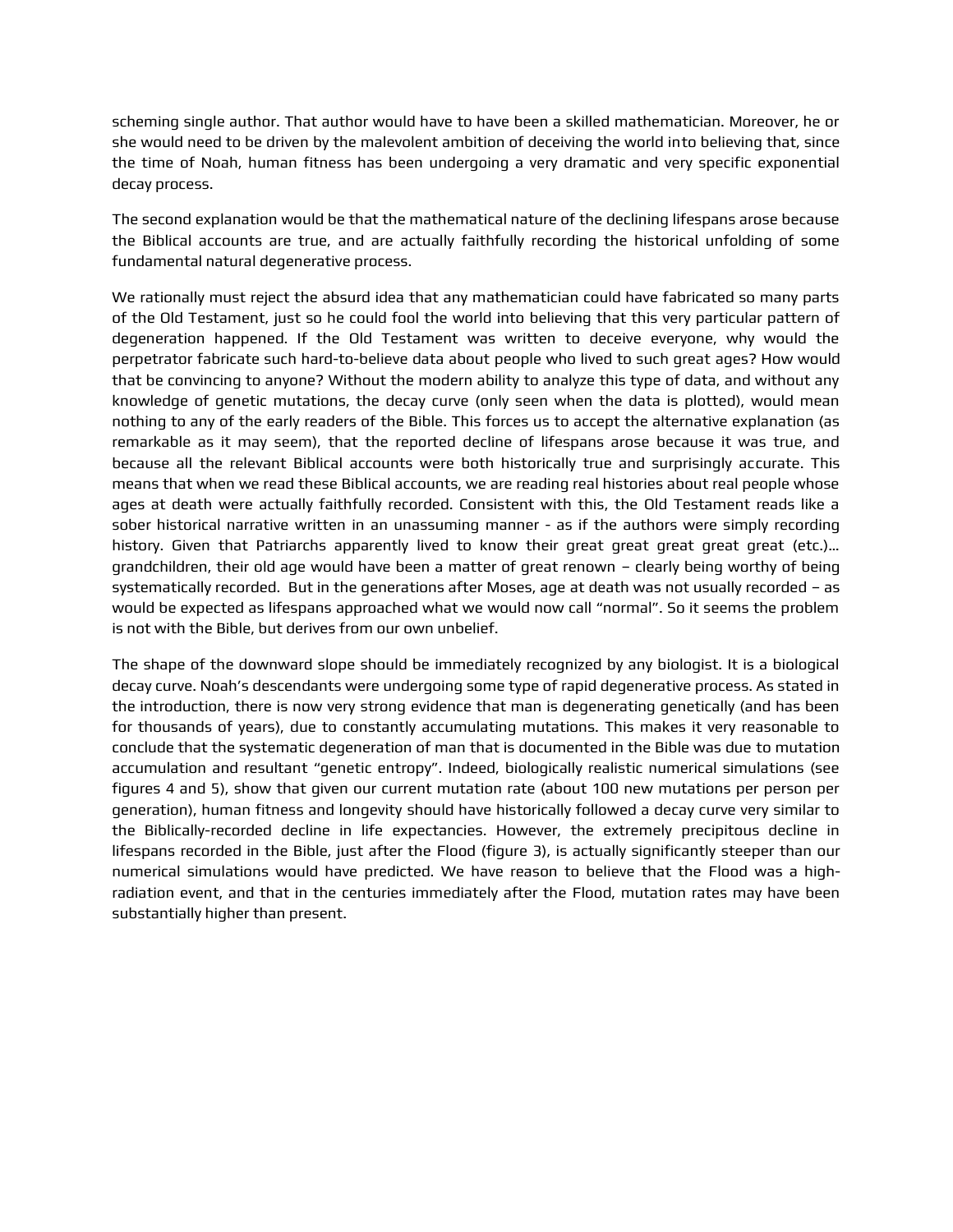

**Figure 4:** Mutation accumulation over 200 generations, within a biologically realistic human population, as simulated using the computer program "Mendel's Accountant". This program is a comprehensive numerical simulation program that tracks deleterious (harmful) mutations as they accumulate in a population - in spite of strong natural selection. As can be seen, mutations accumulate continuously and fitness declines continuously, in spite of the strong purifying natural selection. In this timeframe fitness declined over 80%. The result is a classic biological decay curve – very similar to the decay curve based upon the Biblical longevity data (see figures 2). This simulation employed the known human mutation rate (roughly 100 new mutations per person per generation), with a population size of 10,000. Each generation, natural selection eliminated the "less fit" half of the population's offspring. The blue line represents population size – which in this experiment was held constant from one generation to the next. (The shaded region represents the standard deviation (variation) within the population).

# **Fitness Decline Simulation Using**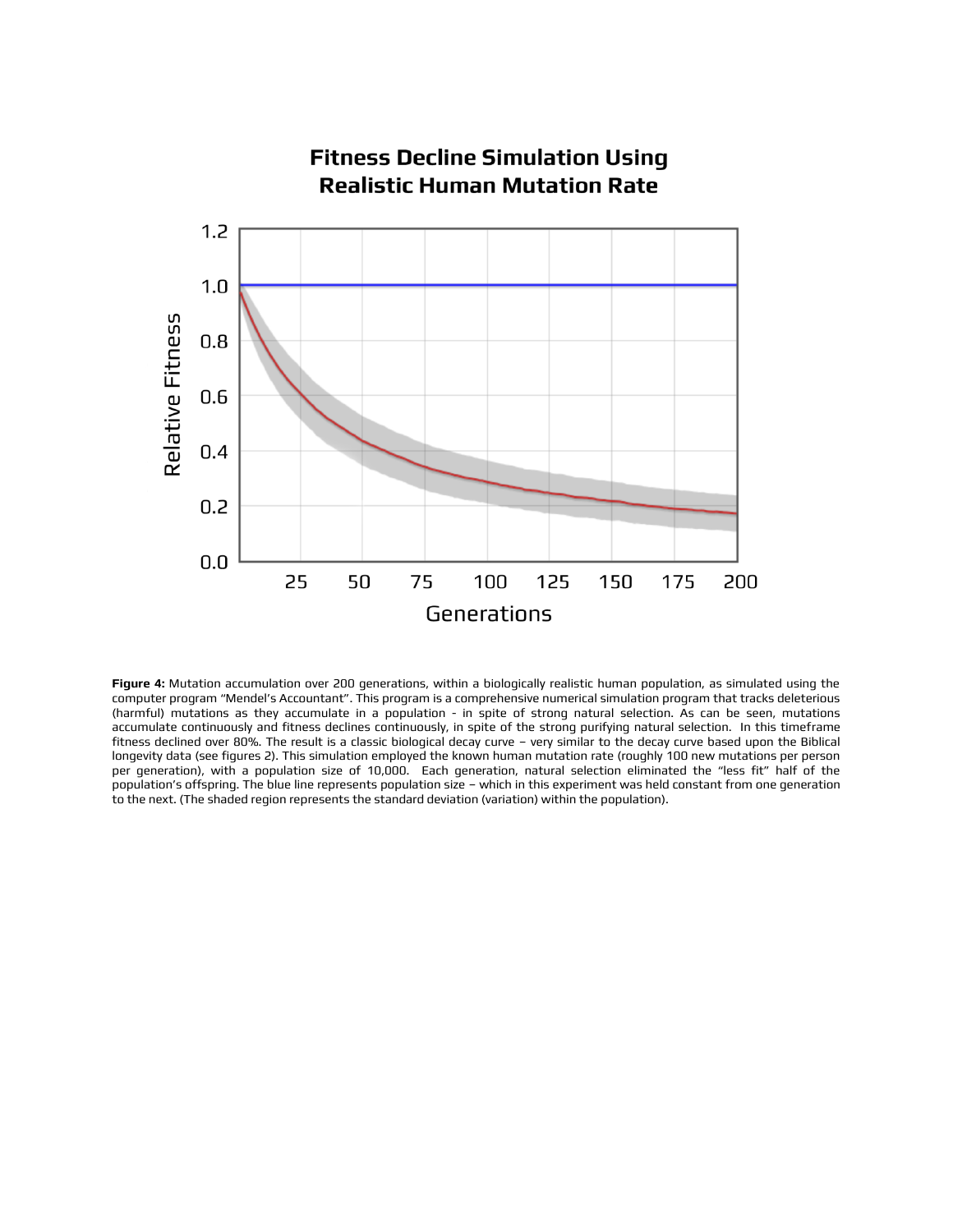

**Figure 5:** Using Mendel's Accountant, an experiment was conducted to simulate the Biblical scenario of mutation accumulation within a Biblical timescale of 200 generations (equivalent to roughly 6,000 years). The parameter settings used in the experiment were specific to the Biblical scenario as well as being biologically realistic. A reproduction rate of 6 offspring per female, a realistic mutation rate of 100 per person per generation, as well as a genetic bottleneck to simulate a drastic reduction in population size down to just 8 people (the family of Noah) preserved on the ark. As with the previous experiment shown in figure 3, fitness decline was continuous over 200 generations as mildly harmful mutations continuously accumulated in the population. However, in the 10<sup>th</sup> generation there was an extreme "genetic bottleneck" wherein population size (represented by the blue line) went from 1,000 people down to just 8 people in a single generation, followed by a rapid rebound back to the original population size. This did not significantly change the shape of the decay curve. Note: In these experiments, we normally employ population sizes that are not historically accurate, as very large populations are not manageable given our computer resources. However, we get very similar results as with much larger population sizes, as long as we have populations greater than 1000. (The shaded region represents the standard deviation (variation) within the population).

#### **CONCLUSIONS**

**Our primary conclusion is that the lifespan data strongly supports the historicity and veracity of the Bible, and in particular, the book of Genesis.** Likewise, the Biblical data strongly indicates that the emerging scientific evidences of genetic degeneration in man are correct, and that genetic entropy is very real. Genetic entropy is the antithesis of evolution and powerfully speaks of the Biblical Fall. All of this points to the desperate need for the redemption of mankind and all creation. More specifically, we can make the following seven logical inferences from our analysis of the Biblical data: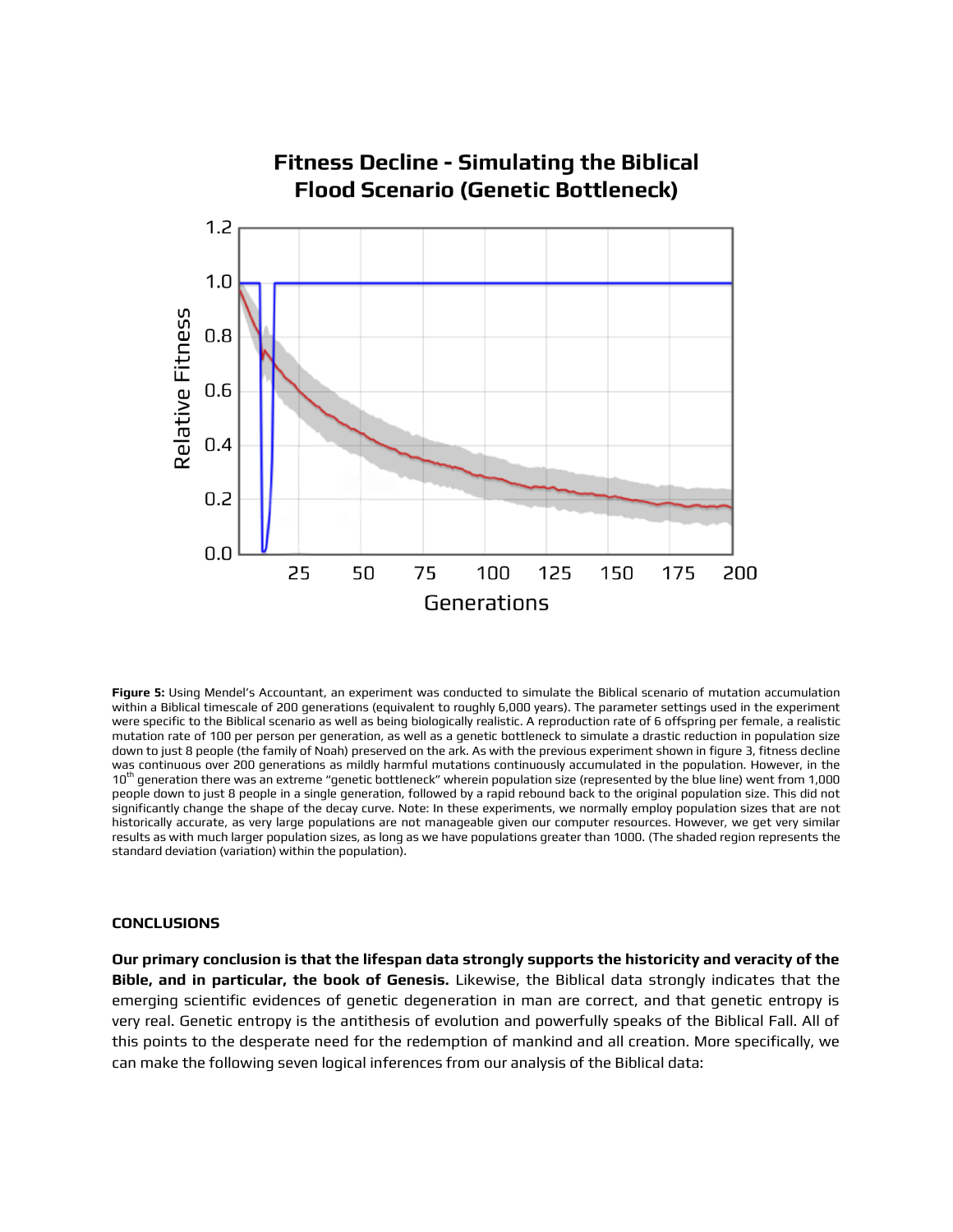1. As we have said, the lifespan data strongly supports the historicity and veracity of the Bible, and in particular, the book of Genesis.

2. The lifespan data indicate that the extreme longevity of the early Patriarchs was real, and that the rapid decline of longevity after the Flood was real. This supports the Biblical perspective of on-going degeneration since the Fall. In light of recent scientific findings, the documented decline in longevity is best understood in terms of mutation accumulation and genetic entropy.

3. The smooth decline in longevity indicates there are no major "gaps" in the data. So the number of generations from Adam to Jesus, as described in Luke chapter 3, is either correct, or very nearly correct. There is simply no room in the curve for hundreds (or even thousands) of missing generations – as some contend.

4. The drastic decline in longevity began very specifically at the time of the Flood. This strongly supports the reality of a supernatural, cataclysmic world-changing flood, not an ordinary or local flood.

5. Since the genealogies and longevity data are tightly linked, the validation of the longevity data strongly supports the genealogy data (i.e., time from father to son, with no major gaps), so we can reasonably infer that Adam and Eve lived in the recent past.

6. The declining longevities strongly indicate that evolution is going the wrong way, and that the evolutionary timeline is not viable.

7. Although all three ancient texts of the Old Testament are in general agreement regarding the genealogies, longevity data, and the shape of the exponential decay curve, there are places where the texts differ regarding exact numbers. Our analyses suggest that the Masoretic text appears to be more reliable than either the Septuagint or Samaritan texts. Where either the Septuagint or the Samaritan text differs from the Masoretic text, the other text agrees with the Masoretic text – consistently making the Masoretic text the consensus text. This strongly suggests that the few transcriptional errors were consistently in one of the other texts, and not in the Masoretic text. Lastly, our analysis supports the Masoretic text in terms of our statistical analysis. When we plotted longevity based upon the Masoretic versus the Septuagint text, we saw that the Coefficient of Determination was higher for the Masoretic data (.96), than the Septuagint data (.93). (The Samaritan text only includes the first five books of the Bible, and its missing lifespan data prevents its inclusion in this comparison).

> By Dr. John Sanford & Christopher Rupe FMS Foundation, All Rights Reserved, 2014.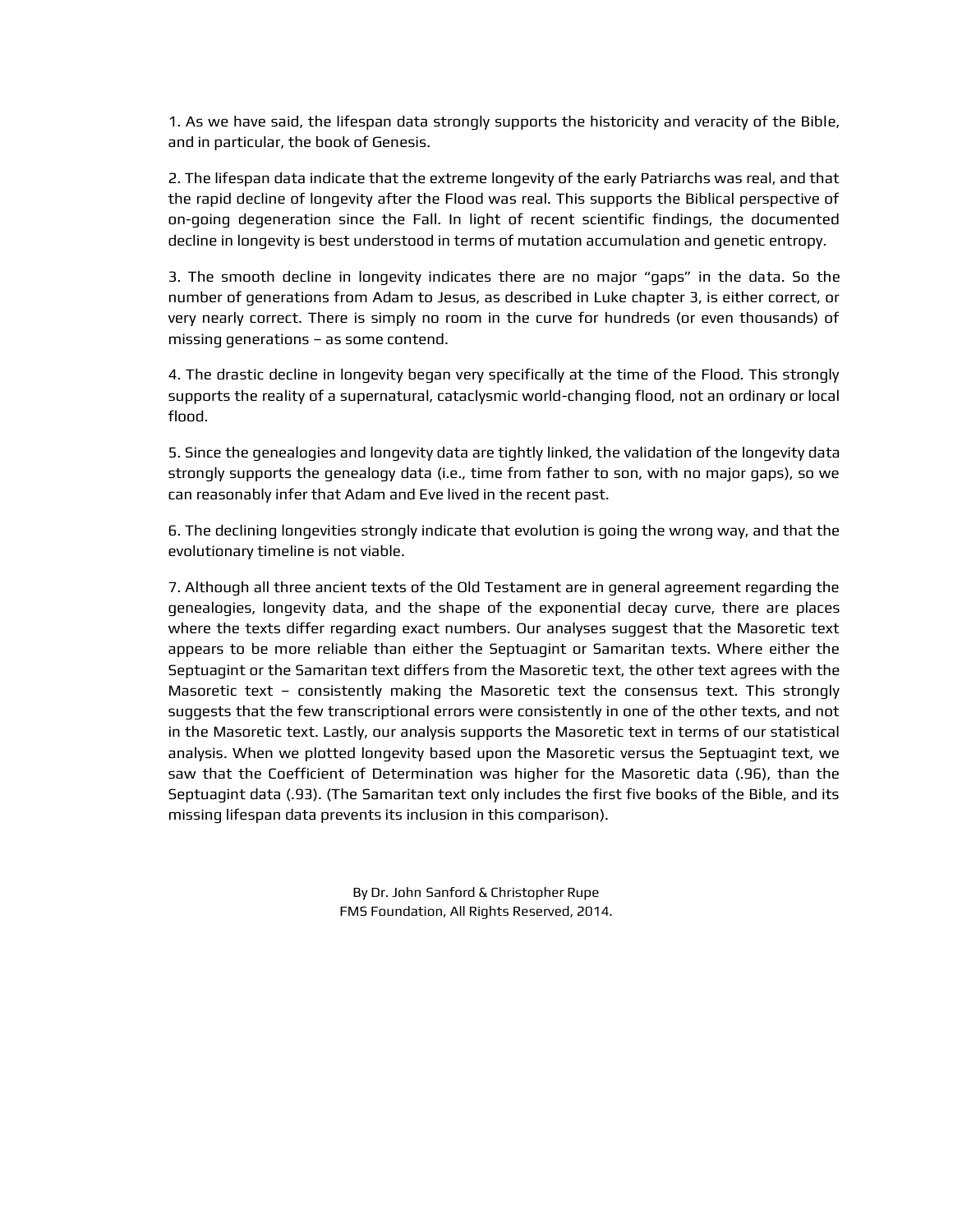### **FURTHER READING**

- [Genetic Entropy](http://creation.com/search?q=genetic+entropy)
- ◆ [Biological Information](http://www.biologicalinformationnewperspectives.org/)  New Perspectives

### **REFERENCES**

- 1. Baumgardner, J. et al. 2008. Mendel's Accountant: A New Population Genetics Simulation Tool for Studying Mutation and Natural Selection. In A. A. Snelling (Ed.) (2008). Proceedings of the Sixth International Conference on Creationism (pp. 87–98). Pittsburgh, PA: Creation Science Fellowship and Dallas, TX: Institute for Creation Research. <https://www.icr.org/i/pdf/technical/Mendels-Accountant.pdf>
- 2. Baumgardner J., W. Brewer and J. Sanford. 2013. Can Synergistic Epistasis Halt Mutation Accumulation? Results from Numerical Simulation, In: Marks II RJ. et al., (eds) Biological Information – New Perspectives (pp 312-337). [http://www.worldscientific.com/doi/pdf/10.1142/9789814508728\\_0013](http://www.worldscientific.com/doi/pdf/10.1142/9789814508728_0013)
- 3. Brewer, W., J. Baumgardner and J. Sanford. 2013a. Using Numerical Simulation to Test the "Mutation-Count" Hypothesis, In: Marks II RJ, et al., (eds) Biological Information – New Perspectives (pp 298-311).

[http://www.worldscientific.com/doi/pdf/10.1142/9789814508728\\_0012](http://www.worldscientific.com/doi/pdf/10.1142/9789814508728_0012)

4. Brewer, W., F. Smith and J. Sanford. 2013b. Information loss: potential for accelerating natural genetic attenuation of RNA viruses, In: Marks II RJ, et al., (eds) Biological Information – New Perspectives (369-384).

[http://www.worldscientific.com/doi/pdf/10.1142/9789814508728\\_0015](http://www.worldscientific.com/doi/pdf/10.1142/9789814508728_0015)

- 5. Crow, J.F. 1997. The high spontaneous mutation rate: is it a health risk? PNAS 94:8380-8386.
- 6. Gibson, P., J. Baumgardner, W. Brewer, and J. Sanford. 2013. Can Biological Information Be Sustained By Purifying Natural Selection? In: Marks II RJ et al., (eds) Biological Information – New Perspectives (pp 232-263). [http://www.worldscientific.com/doi/pdf/10.1142/9789814508728\\_0010](http://www.worldscientific.com/doi/pdf/10.1142/9789814508728_0010)
- 7. Holladay, P.M. and J.M. Watt. 2001. De-generation: an exponential decay curve in Old Testament genealogies. Evangelical Theological Society Papers, 2001. 52nd Natl. Conf., Nashville, TN Nov. 15-17, 2000.
- 8. Jones, F.N. 2009. The Chronology of the Old Testament. Master Books.
- 9. Lynch. M., et al. 1995. Mutational meltdown in sexual populations. Evolution 49 (6):1067-1080.
- 10. Lynch, M., J. Conery, and R. Burger. 1995. Mutation accumulation and the extinction of small populations. Am. Nat. 146:489-518.
- 11. Lynch, M. 2010. Rate, molecular spectrum, and consequences of human mutation. PNAS 107 (3):961-968.
- 12. Sanford, J., J. Baumgardner, P. Gibson, W. Brewer, and W. ReMine. 2007a. Mendel's Accountant: a biologically realistic forward-time population genetics program. Scalable Computing: Practice and Experience 8(2), 147-165. [\(http://www.scpe.org\)](http://www.scpe.org/)
- 13. Sanford, J., J. Baumgardner, P. Gibson, W. Brewer, and W. ReMine. 2007b. Using computer simulation to understand mutation accumulation dynamics and genetic load. In: Shi et al. (Eds.), International Conference on Computational Science 2007, Part II, LNCS 4488 (pp.386-392), Springer-Verlag, Berlin, Heidelberg.<http://bioinformatics.cau.edu.cn/lecture/chinaproof.pdf>
- 14. Sanford, J.C. 2008a. Genetic Entropy and the Mystery of the Genome. FMS Foundation, Inc. Waterloo, NY. 233 pages.